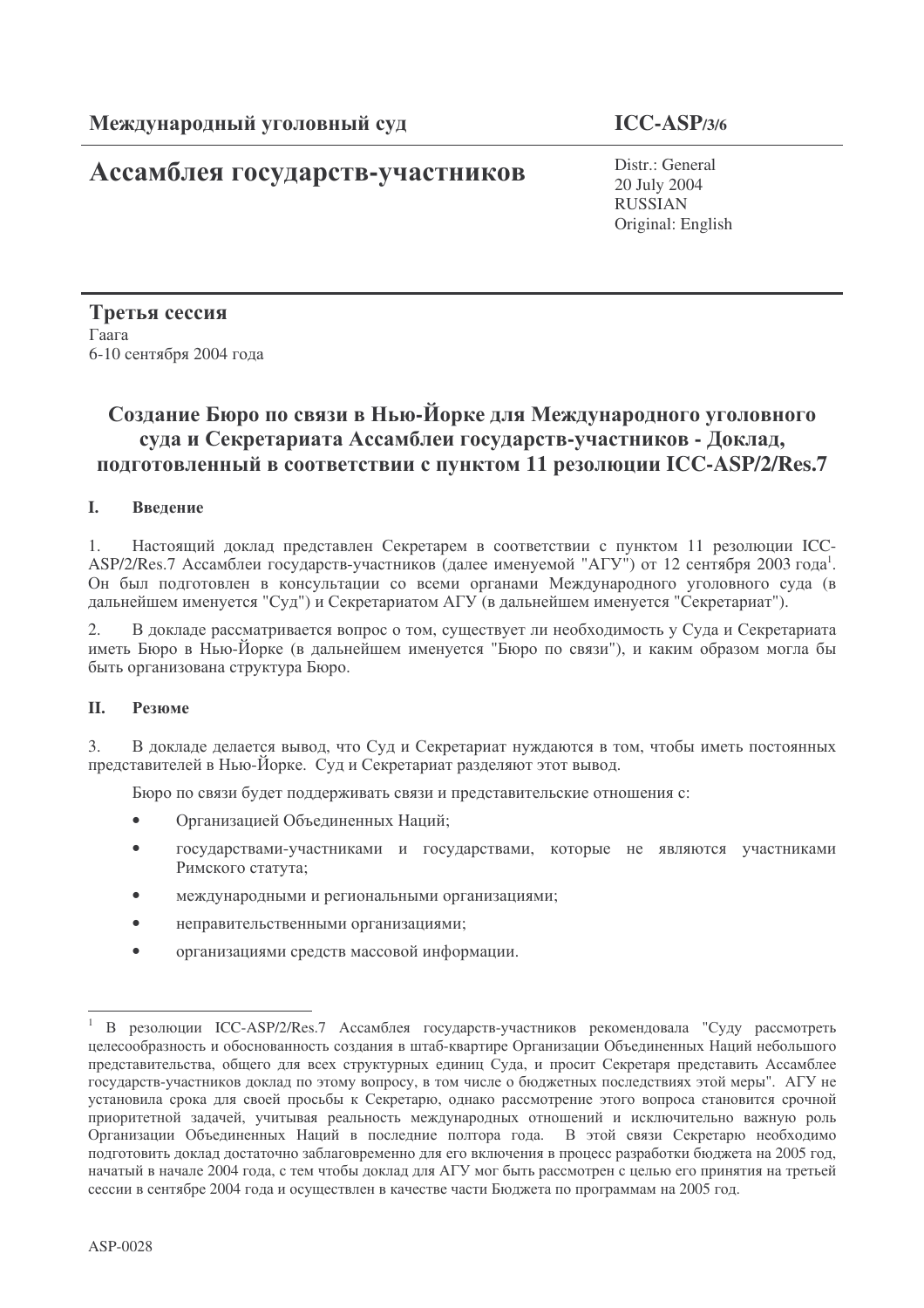Оно булет осуществлять обслуживание в поллержку леятельности АГУ в Нью-Йорке и при  $\overline{4}$ . поездках в Нью-Йорк должностных лиц Суда и АГУ из Гааги.

 $5<sub>1</sub>$ Рекомендуется создать Бюро по связи в качестве бюро со статусом наблюдателя при Организации Объединенных Наций, обладающего привилегиями и иммунитетами, связанными с полобным статусом. Желательно, чтобы Бюро по связи располагалось в штаб-квартире Организации Объединенных Наций или в непосредственной близости от нее.

Бюро по связи будет первоначально укомплектовано одним штатным сотрудником С-5 и одним 6 помошником категории общего обслуживания. Этот основной персонал может быть увеличен в будущем и будет включать двух дополнительных сотрудников категории специалистов. Глава Бюро в должности С-5 будет административно подотчетен Секретарю, а функционально - органам, для которых он работает по конкретным вопросам.

#### Желательность Бюро в Нью-Йорке  $\mathbf{A}$ .

Учреждения Римского статута (Суд и АГУ) географически удалены от штаб-квартиры  $7.$ Организации Объединенных Наций в Нью-Йорке. Жизненно важно обеспечить, чтобы эта географическая удаленность не стала причиной появления удаленности в политическом и правовом плане.

Для предотвращения появления подобной удаленности Суду необходимо обеспечить 8. представленность в Нью-Йорке не только для того, чтобы система Римского статута и ее учреждения были постоянными элементами международной повестки дня, но также и для усиления роли учреждений Римского статута в целом как существенного, динамичного и развивающегося элемента международного мира и многообразия систем правосудия. Помимо этих политических соображений имеются серьезные основания, связанные с практическими вопросами и вопросами материальнотехнического снабжения, для обеспечения подобного присутствия в Нью-Йорке.

Нью-Йорк является и будет являться центром международных отношений и дипломатических  $Q$ переговоров. Базирующиеся в Нью-Йорке представители государств-участников будут скорее всего по-прежнему отвечать за обслуживание сессий АГУ в Гааге. Действительно, почти все наименее развитые и развивающиеся страны имеют представительства в Нью-Йорке (в отличие от Гааги) на уровне, который позволяет им внимательно следить за работой Суда.

 $10<sub>1</sub>$ В проекте соглашения о взаимоотношениях между Судом и Организацией Объединенных Наций предусматривается ряд способов, посредством которых каждый орган Суда может сотрудничать с Организацией Объединенных Наций и ее органами, фондами и программами. Анализ многочисленных функциональных и административных связей, предусмотренных между органами Суда и системой Организации Объединенных Наций, в значительной мере подтверждает необходимость установления рабочих взаимоотношений между этими двумя организациями. Можно не сомневаться в том, что в результате перемещения Секретариата в Гаагу отсутствие официальных и эффективных контактов, если допустить его продолжение, между Судом и Организацией Объединенных Наций окажет негативное воздействие на рабочие взаимоотношения двух этих организаций. Присутствие в Нью-Йорке позволит органам, фондам и программам Организации Объединенных Наций предоставлять необходимую помощь Суду и сотрудничать с ним.

11. Кроме того, координация с Организацией Объединенных Наций по вопросам деятельности Суда требует активных связей между государствами-участниками, а также между государствамиучастниками и другими государствами - членами Организации Объединенных Наций. В частности, Канцелярия Прокурора испытывает постоянную потребность в получении информации о развитии вопросов, рассматриваемых Советом Безопасности, поскольку вопросы, которые достигают такой стадии, когда они угрожают международному миру и безопасности, могут порождать преступления, подпадающие под юрисдикцию Суда. Возникнет необходимость в постоянном и активном взаимном диалоге между Судом и Советом Безопасности, в частности в связи с передачами ситуаций в соответствии со статьей 13 Римского статута.

 $12.$ Кроме того, Секретариат АГУ будет доверять Бюро по связи осуществление любых практических мероприятий и мероприятий по материально-техническому снабжению для проведения сессий АГУ в Нью-Йорке (наем временного персонала; типографское оборудование; контакты с Секретариатом ООН в связи с организацией сессий и по любым финансовым вопросам).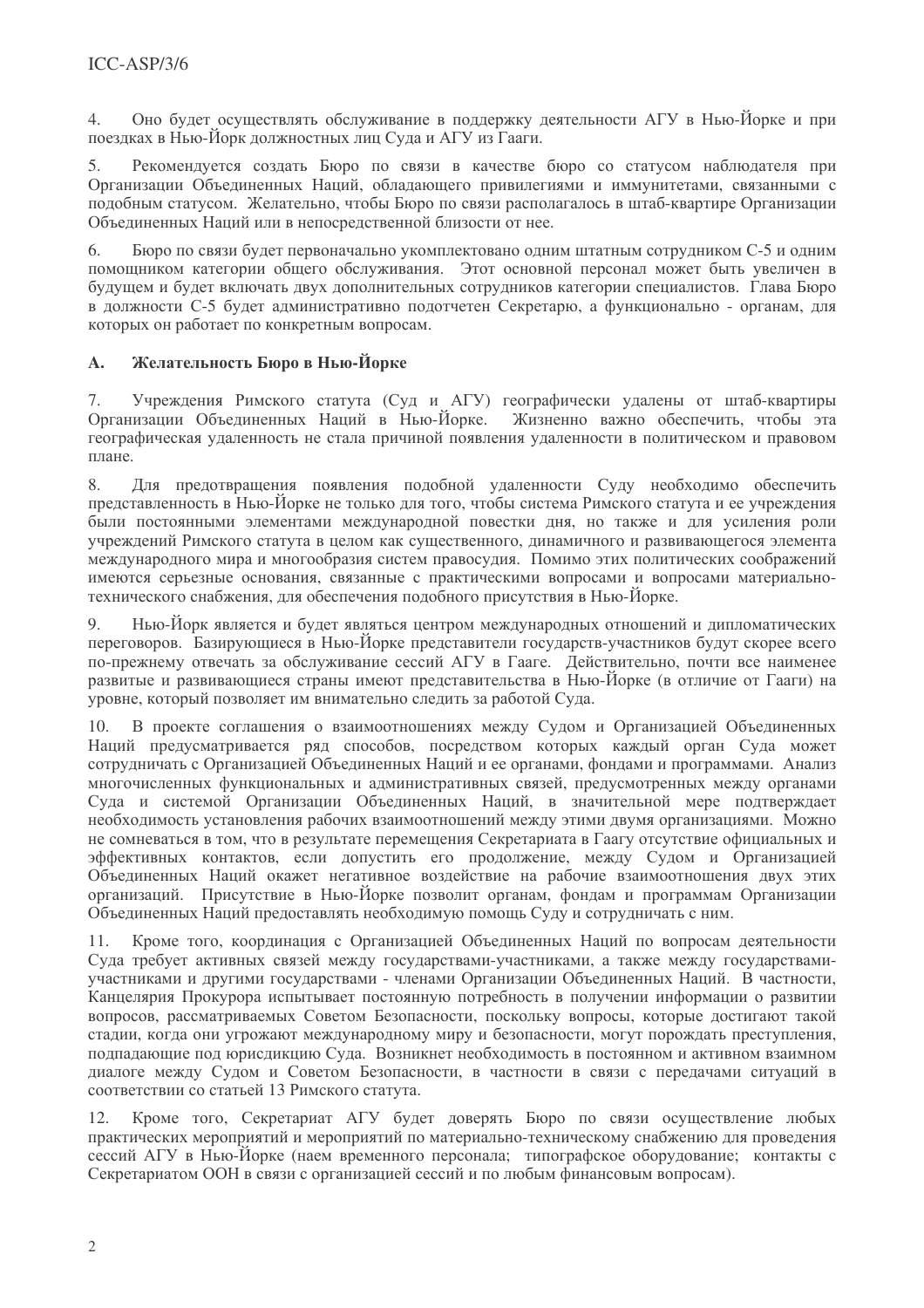#### $\mathbf{R}$ Основа для создания Бюро по связи

#### $a)$ Обшая основа

13. В Римском статуте вместе с вторичными документами к нему определена структура, в рамках которой Суду, как ключевому учреждению, оказывается политическая и финансовая поддержка со стороны АГУ. Кроме того, в Гааге в качестве части этой структуры создан постоянный Секретариат АГУ с тем, чтобы обеспечивать АГУ и ее вспомогательные органы независимым основным обслуживанием, а также административной и технической помощью при исполнении их обязанностей согласно Римскому статуту.

При создании представительства в Нью-Йорке необходимо должным образом учитывать 14. потребности и деятельность всех органов Суда, а также АГУ и ее Секретариата.

#### $h)$ Финансовая основа

15. Бюджет для учреждений Римского статута готовится по нисходящему принципу, при этом предположения основаны на непосредственных ожиданиях различных участников: во-первых, Прокурора, Президиума и Секретаря, затем - Бюджетно-финансового комитета и, наконец, АГУ.

Хотя этот метод хорошо действует в отношении сложной структуры Суда и связанных с ним органов в целом, для небольшого, управляемого и функционального Бюро по связи, которое предназначено для дополнения ресурсов и структур всех этих учреждений, целесообразным является более целостный подход.

#### Институциональная основа  $\mathbf{c}$

Суду и АГУ необходимо найти структурное решение, благодаря которому Бюро по связи впишется в рамки Римского статута и которое позволит ему обслуживать все учреждения справедливым и транспарентным образом при соблюдении существующих границ полномочий и автономных структур. Кроме того, необходимо найти правовое решение, которое позволяет Бюро по связи функционировать в качестве части международной организации со всеми необходимыми привилегиями, иммунитетами и возможностями.

#### Минимальные потребности  $\mathbf{d}$

Хотя список вопросов для рассмотрения является длинным, некоторые потребности являются 18. приоритетными для долгосрочного и конструктивного присутствия в Нью-Йорке:

- достаточные финансовые и людские ресурсы;  $i)$
- доступ к помещениям и оборудованию Организации Объединенных Наций;  $\mathbf{ii}$
- $\ddot{\mathbf{1}}$ надлежащие средства связи и административного обеспечения;
- способность защищать конфиденциальную документацию и сообщения;  $iv)$
- минимальный набор международных привилегий и иммунитетов для Бюро по связи  $V)$ и его должностных лиц с тем, чтобы обеспечить независимое функционирование Бюро по отношению к властям Соединенных Штатов и другим внешним субъектам.

Эти ключевые потребности определяют представленные ниже варианты.

#### $C_{\bullet}$ Роль и функции Бюро по связи

#### Предлагаемая роль Бюро по связи  $a)$

Бюро по связи будет играть многофункциональную роль, обеспечивая постоянную 19. представленность в Нью-Йорке базирующихся в Гааге учреждений.

Бюро по связи будет: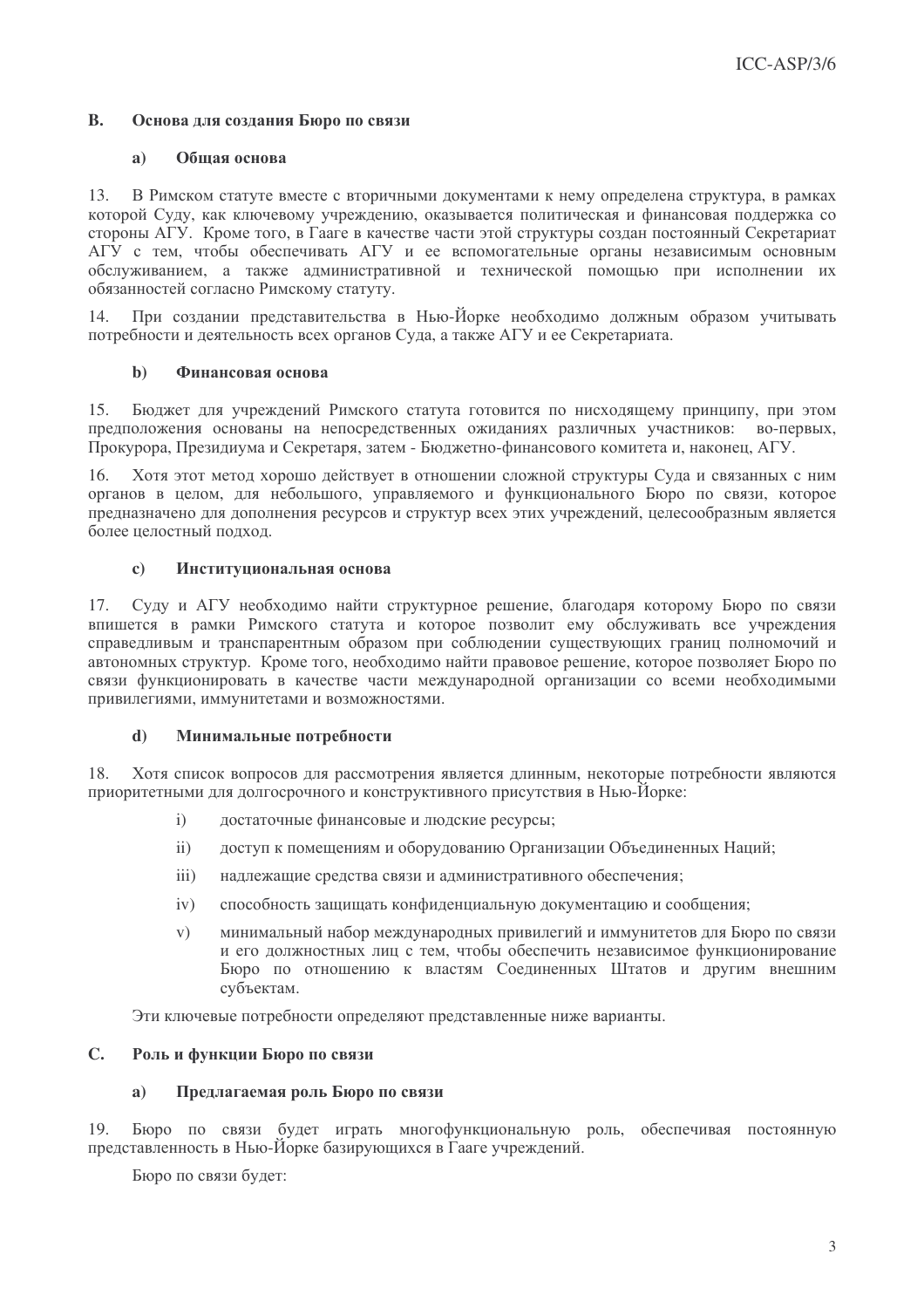- обеспечивать связь с Организацией Объединенных Наций, государствами - $\bullet$ участниками Римского Статута, государствами, которые не являются участниками Римского Статута, другими международными и региональными организациями, неправительственными организациями, включая группы защиты и потерпевших, представителей защиты и другие профессиональные ассоциации, международные средства массовой информации и СМИ Соединенных Штатов, а также акалемические учреждения Соединенных Штатов:
- представлять и обслуживать Суд и АГУ;  $\bullet$
- передавать информацию должностным лицам Суда в Гааге и от них:  $\blacksquare$
- **ВЫПОЛНЯТЬ** информационно-просветительскую функцию посредством распространения информации о системе Римского статута и ее пропагандирования.

Бюро по связи будет способствовать повышению репутации Суда, развивать и поллерживать  $20.$ тесные рабочие отношения между учреждениями Римского статута и Организацией Объединенных Наций, а также выступать в качестве связующего звена между дипломатическим сообществом в Нью-Йорке и Судом/АГУ.

#### $\mathbf{b}$ Предлагаемые функции Бюро по связи

 $i)$ Функиии связи

Благодаря своим связям со всеми этими субъектами в Нью-Йорке Бюро по связи сможет 21. поддерживать активную и регулярную связь с Судом и Секретариатом с тем, чтобы представлять информацию о деятельности по связи и представительству, а также координировать стратегию и запрашивать инструкции. Кроме того, Бюро по связи возможно будет в состоянии предоставлять аналитическую и инструктивную информацию Суду и Секретариату по соответствующим событиям в Организации Объединенных Наций. Ниже приводятся некоторые из функций, которые могут быть предусмотрены:

- Связь с Организацией Объединенных Наций  $\overline{a}$ .
	- $\bullet$ работа в качестве непосредственного координатора контактов  $\mathbf{c}$ Секретариатом Организации Объединенных Наций и расположенными в Нью-Йорке учреждениями Организации Объединенных Наций;
	- связь с соответствующими департаментами Секретариата Организации Объединенных Наций и учреждениями системы Организации Объединенных Наций в целях сбора информации, мониторинга событий и содействия сотрудничеству, а также обмена информацией между Организацией Объединенных Наций и Судом/АГУ; и
	- связь с политическими органами Объединенных Наций;  $\bullet$
- b. Связь с государствами
	- $\bullet$ поддержание тесных связей с государствами-участниками Римского статута, многие из которых не представлены в Гааге;
	- поддержание и укрепление отношений с государствами, не являющимися участниками;
	- сбор информации о соответствующих событиях на национальном уровне; и  $\bullet$
	- $\bullet$ содействие ратификации и осуществлению Римского статута сотрудничеству с Судом и АГУ и оказание им поддержки;
- Связь с международными и региональными организациями  $C_{\cdot}$ 
	- $\bullet$ поддержание прочных отношений с такими организациями; и
	- $\bullet$ содействие переговорам о механизмах сотрудничества;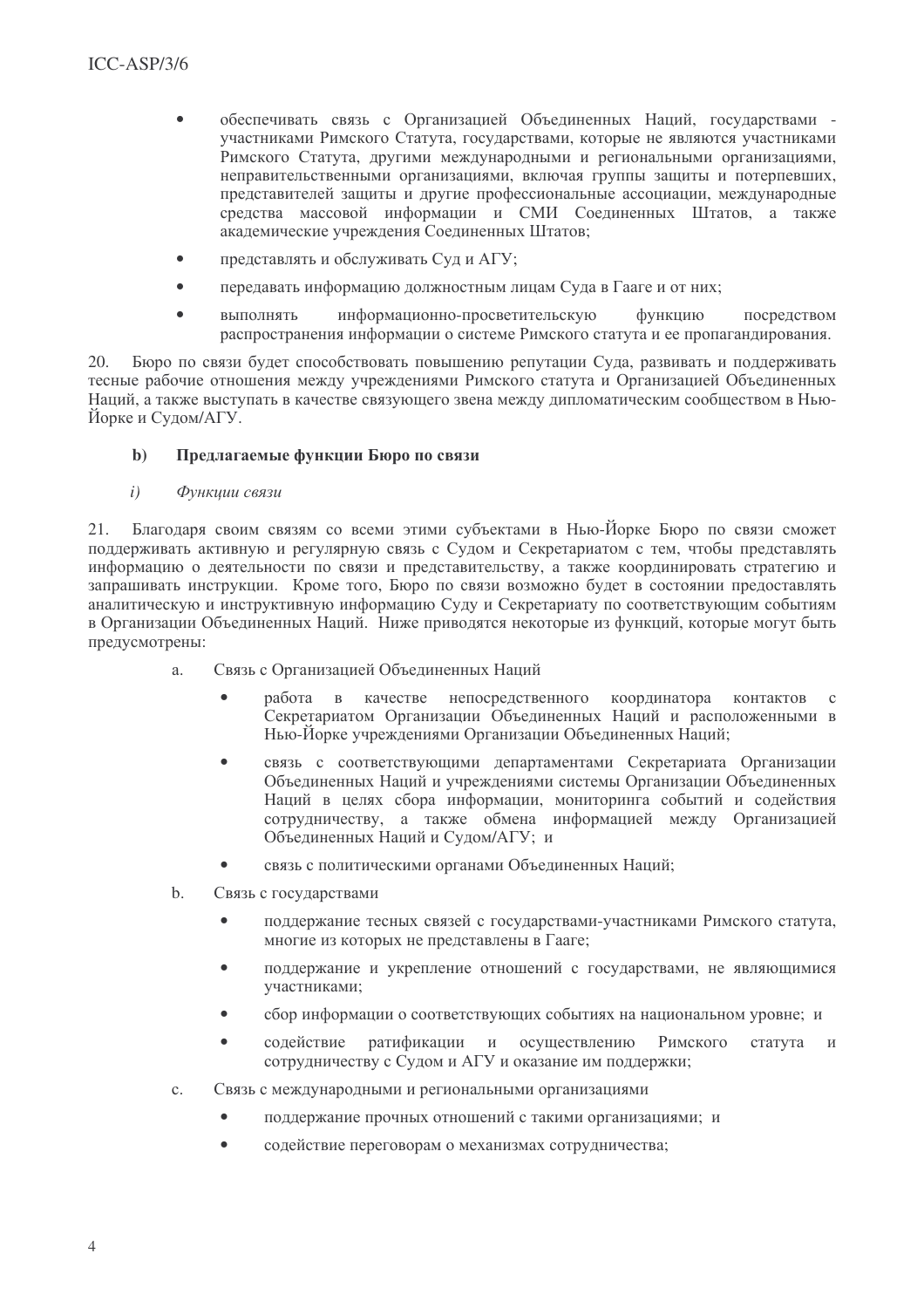- $\overline{d}$ Связь с неправительственными организациями, включая группы защиты и потерпевших
	- Нью-Йорке поллержание контактов  $\mathfrak{c}$ базирующимися  $\overline{R}$ неправительственными организациями:
	- участие в соответствующих совещаниях и получение существенной  $\bullet$ информации от НПО: и
	- содействие связям между НПО и Судом;  $\bullet$
- Связь со средствами массовой информации  $e<sub>1</sub>$ 
	- $\bullet$ развитие рабочих взаимоотношений со средствами массовой информации Соелиненных Штатов и международными СМИ, в частности журналистами. аккрелитованными при Организации Объелиненных Наций:
	- передача информации о Суде в целом; и
	- организация брифингов для представителей прессы и распространение прессрелизов.
- Представительские функции  $ii)$

Бюро по связи будет представлять Суд/Секретариат в отношениях с:

- $\bullet$ Организацией Объединенных Наций; государствами-участниками Римского статута;
- государствами, не являющимися участниками;  $\bullet$
- $\bullet$ международными и региональными организациями;
- неправительственными  $\bullet$ организациями (включая группы защиты  $\overline{M}$ потерпевших);
- средствами массовой информации; и  $\bullet$
- академическими учреждениями.

Сотрудники по вопросам связи будут передавать "сообщения Суда" только после 22. консультирования и координации с органами Суда и Секретариата.

23. Следует разработать четкую политику для определения того, в каких случаях сотрудники по связи могут выступать от имени органов Суда и Секретариата, и в каких случаях представительские функции будут выполняться должностными лицами из Гааги.

 $iii)$ Функции обслуживания

Бюро по связи будет:

- оказывать содействие Секретариату в практической организации проведения совещаний АГУ и ее вспомогательных органов в Нью-Йорке;
- оказывать содействие Председателю и Бюро АГУ; и  $\bullet$
- $\bullet$ оказывать материально-техническую и основную помощь в организации и поощрении поездок должностных лиц Суда/Секретариата в Нью-Йорк и в Соелиненные Штаты в целом.

#### $iv)$ Пропагандистские функции

Пропагандистская деятельность Бюро по связи будет являться частью более широкой 24. пропагандистской стратегии органов Суда и Секретариата. Она будет включать повышение информированности и распространение информации в целях повышения информированности о Суде/АГУ, используя для этого продукты и материалы, подготовленные в Гааге. Кроме того Бюро по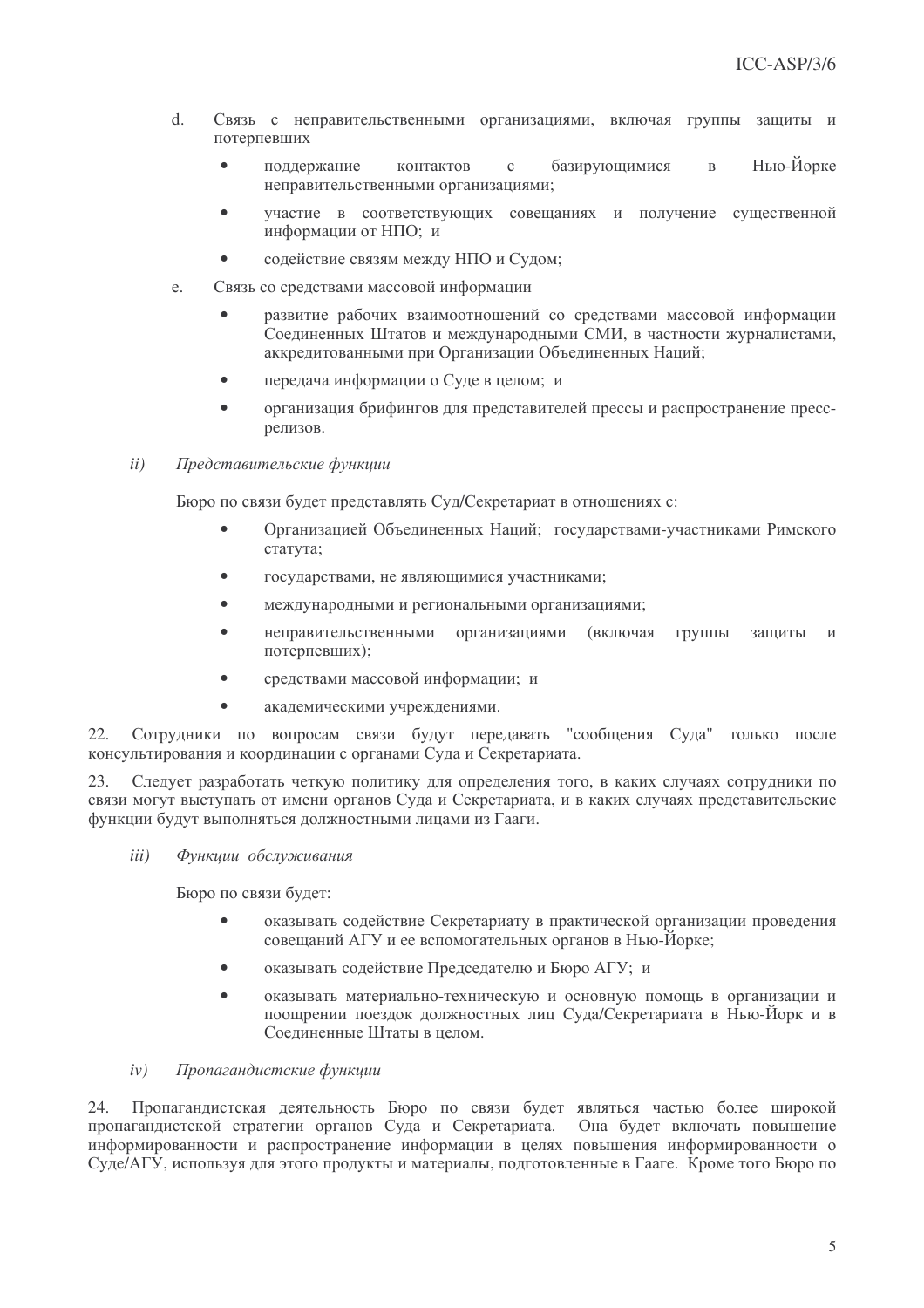связи могло бы содействовать ратификации и осуществлению Соглашения о привилегиях и иммунитетах Суда посредством контактов с государствами и гражданским обществом.

#### D. Взаимоотношения между Бюро по связи и Судом

#### $a)$ Полномочия и представление докладов

25. Поскольку Бюро по связи является представительством находящихся в Гааге Суда и Секретариата, весьма важное значение имеет вопрос о том, каким образом связать его с находящимися в Гааге структурами. С точки зрения Суда и его отношений с системой Организации Объединенных Наций в целом (и потенциального статуса наблюдателя) необходимо, чтобы Бюро по связи было в состоянии представлять Суд в качестве единого учреждения и единого субъекта международного права и в то же время почтительно относилось к способности его органов, особенно Канцелярии Прокурора (КП), сохранять полную независимость. Хотя Бюро по связи следует принимать во внимание автономию органов, необходимо предусмотреть объединение ресурсов (особенно в течение первого года работы) с целью достижения максимальной экономии без неизбежного снижения эффективности.

 $26.$ Таким образом предлагается, чтобы по административным соображениям Бюро по связи было придано Секретариату, поскольку Секретарь несет ответственность за несудебные аспекты ведения дел и обслуживания Суда. В практическом плане это могло бы означать, что руководитель Бюро будет представлять Суд в целом, по административной линии подчиняться Секретарю, а основные доклады представлять тому органу, который обратился с просьбой об обслуживании. Учитывая независимость КП, следует предусмотреть возможность назначения в будущем отдельного представителя Канцелярии Прокурора, который будет действовать под полным политическим и юридическим руководством Прокурора и который мог бы действовать независимо от остальных сотрудников Бюро по связи в тех случаях, когда этого требуют возникшие вопросы. Аналогичное разделение полномочий могло бы применяться в отношении представителей Секретариата и Президиума/Секретариата Суда, независимость которых должна отражать границы полномочий, действующие в отношении персонала в Гааге.

27. Хотя рекомендации Бюро по связи, касающиеся стратегии Суда и АГУ в отношении событий в Организации Объединенных Наций, будут иметь исключительно важное значение, право на принятие окончательных решений должно принадлежать должностным лицам в Гааге. Таким образом, Бюро по связи будет следовать инструкциям и указаниям непосредственно из Гааги. С этой целью следует обеспечить четкое разграничение полномочий между Судом и Секретариатом, с одной стороны, и Бюро по связи, с другой стороны.

Для уравновешивания интересов различных органов справедливым и транспарентным образом 28. потребуется высокий уровень сотрудничества и координации с Гаагой. Руководителю Бюро следует при осуществлении своих административных обязанностей разработать положения по управлению работой Бюро по связи в консультации с Секретарем, Прокурором, Президиумом и Директором Секретариата.

#### $\mathbf{b}$ Сети и технические решения

Насколько это возможно в техническом плане, персонал Бюро по связи должен иметь 29. возможность доступа к онлайновым сетям и технической инфраструктуре Суда, соблюдая при этом правила конфиденциальности и доступа, которые действуют в отношении соответствующего персонала в Гааге.

#### Финансы, аудит и прочее общее обслуживание  $\mathbf{c}$

Алминистративное. финансовое и прочее общее обслуживание. прелоставляемое  $30.$ Секретариатом, должно быть доступно Бюро по связи насколько это возможно и практически осуществимо.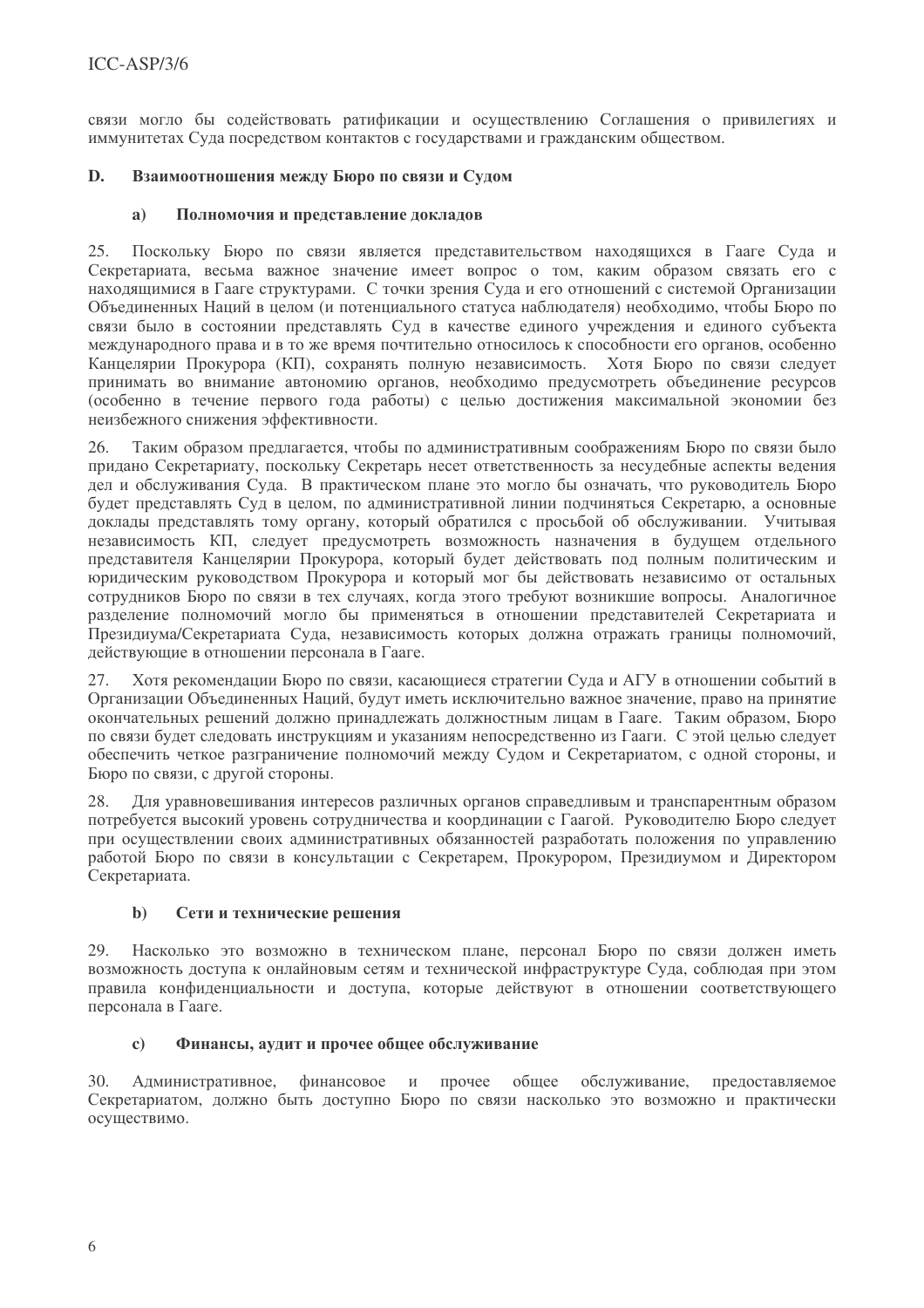#### $\mathbf{E}$ . Правовой статус Бюро по связи

31. При подготовке настоящего доклада рассматривался весь диапазон возможностей для правовых рамок статуса Бюро по связи<sup>2</sup>. Среди рассмотренных вариантов единственное решение, гарантирующее привилегии, иммунитеты и независимость, которые будут необходимы Бюро по связи, заключается в создании бюро со статусом наблюдателя в здании Организации Объединенных Наций или рядом с ним. Подобное организационное решение, особенно размещение Бюро в помещениях Организации Объединенных Наций, обеспечит фактический доступ к этим помещениям и даст возможность Бюро по связи пользоваться оборудованием и инфраструктурой Организации Объединенных Наций (с выплатой компенсации). Благодаря этому отпадет также необходимость в соглашении с принимающим государством в лице властей Соединенных Штатов. Это обеспечит Бюро по связи официальный, пользующийся всеобщим признанием статус в Организации Объединенных Наций как основы для тех направлений сотрудничества, которые предусматриваются проектом соглашения о взаимоотношениях. Если Бюро по связи будет располагаться за пределами помещений Организации Объединенных Наций, этот статус обеспечит тем не менее Суду юридическую защиту и права, связанные со статусом наблюдателя при Организации Объединенных Наций<sup>3</sup>.

#### $\mathbf{F}$ . Потребности Бюро по связи в ресурсах

32. Предлагаемый бюджет по программам, определяющий задачи, ожидаемые результаты, ключевые показатели эффективности работы, а также потребности в ресурсах для Бюро по связи, содержится в приложении 1.

#### $a)$ Структура персонала Бюро по связи

Можно ожидать, что рабочая нагрузка Бюро будет колебаться от периодов повышенной 33 активности в Организации Объединенных Наций (Генеральная Ассамблея, обсуждения в Совете Безопасности и касающиеся МУС дискуссии в главных комитетах Генеральной Ассамблеи) до периодов затишья. Учитывая вышесказанное, предлагается, чтобы персонал Бюро по связи включал на первоначальном этапе как минимум руководителя Бюро (С-5) и помощника по административным и материально-техническим вопросам (ОО-7). Следует также предусмотреть найм временного персонала категории общего обслуживания в случае временного увеличения рабочей нагрузки.

# Руководитель Бюро по связи

Руководитель Бюро в должности С-5 будет отвечать за надлежащее управление делами Бюро и  $34$ нести общую ответственность за обеспечение обслуживания находящихся в Гааге органов. В административном плане руководитель Бюро будет отчитываться перед Секретарем, хотя в основном занимающее эту должность лицо будет представлять доклады непосредственно органу, который обратился с просьбой об обслуживании.

Занимающее эту должность лицо будет обеспечивать связь Суда с Организацией  $35$ Объединенных Наций и ее соответствующими учреждениями, НПО, государствами-членами и средствами массовой информации, и представлять интересы Суда перед ними. В частности. занимающее эту должность лицо будет представлять доклады и рекомендации КП по соответствующим вопросам, находящимся на рассмотрении Совета Безопасности, оказывать поддержку Председателю АГУ при выполнении им своих обязанностей, осуществлять решения и выполнять инструкции, полученные от Президиума и Секретариата.

<sup>2</sup> Рассмотренные возможности включали: создание отдельного бюро за пределами помещений Организации Объединенных Наций, деятельность которого регламентируется правом и нормами Соединенных Штатов; бюро за пределами помещений Организации Объединенных Наций, деятельность которого регламентируется отдельным соглашением с властями Соединенных Штатов; и неофициальное бюро, расположенное в представительстве государства - участника при Организации Объединенных Наций.

<sup>&</sup>lt;sup>3</sup> Подобный вариант решения основан на предположении о том, что Соглашение о взаимоотношениях между МУС и Организацией Объединенных Наций будет принято АГУ практически без внесения существенных изменений в текст, представленный АГУ на ее сессии в сентябре 2004 года.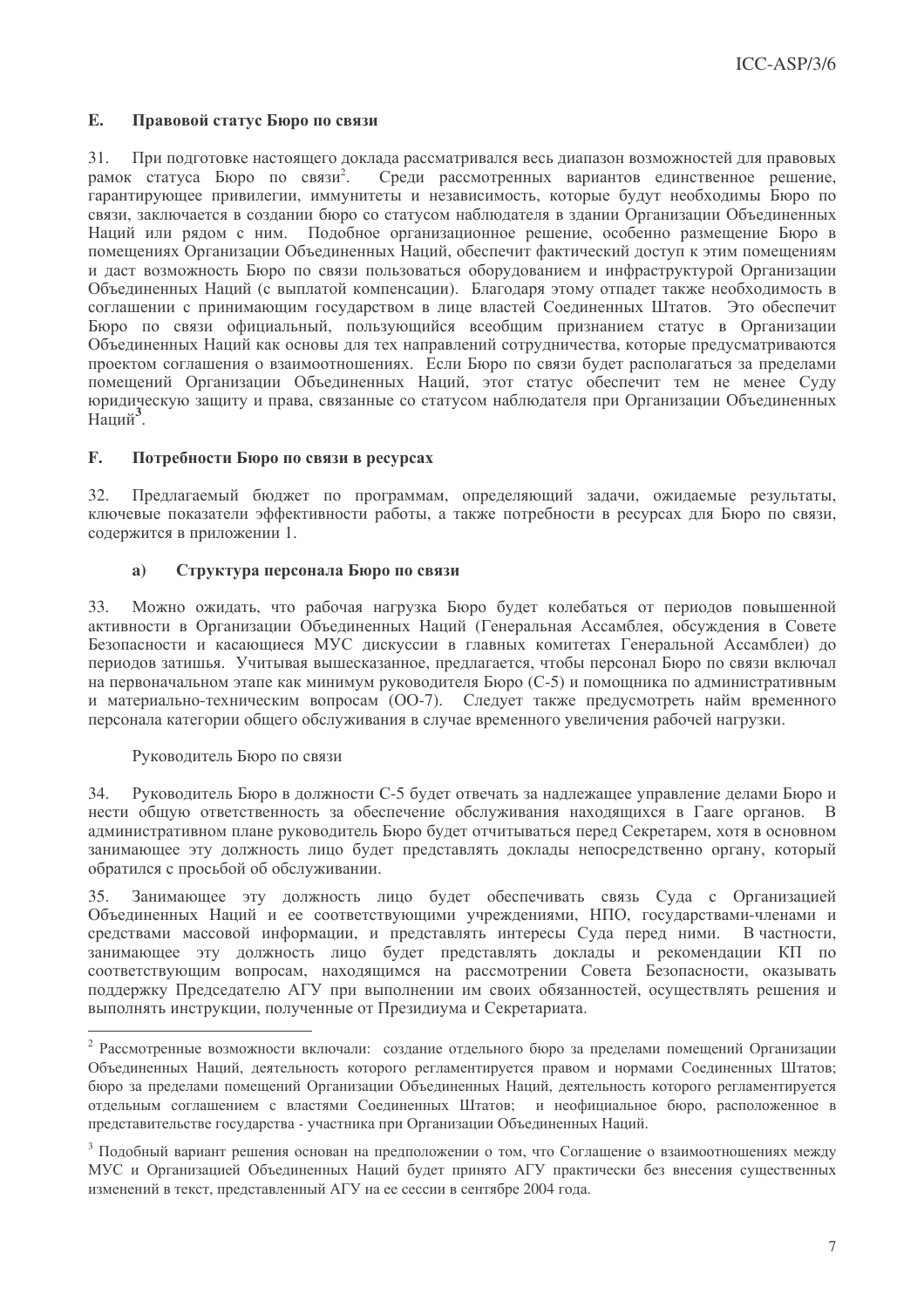Помощник по административным и техническим вопросам

Занимающее эту должность лицо будет:

- оказывать административную и материально-техническую поддержку Бюро по связи и приезжающим из Гааги должностным лицам;
- организовывать информационные ресурсы: и
- оказывать обшую поллержку Бюро по связи и сессиям Сула и Ассамблеи в Нью-Йорке.

#### $h)$ Потребности Бюро по связи в физических ресурсах

 $i)$ Помешения, мебель и оборудование

Необходимо будет арендовать офисные помещения недалеко от Организации Объединенных  $36.$ Наций, поскольку маловероятно, что можно булет получить помешения в самой штаб-квартире Организации Объединенных Наций. Учитывая, что в Бюро по связи в перспективе будет размешено. вероятно, до четырех человек, следует рассчитывать, что плошаль офисных помешений должна быть от 1 000 до 1 500 кв. футов (90 м<sup>2</sup> - 135 м<sup>2</sup>).

37. В идеальном варианте Бюро следует разместить поблизости от штаб-квартиры Организации Объединенных Наций (42-я улица и 1-я авеню). Этот район является одним из самых дорогих в Нью-Йорке (согласно разумной оценке, цена будет составлять порядка 40 долл. за кв. фут в год). Бюро, находящееся дальше от этого места, будет менее дорогостоящим (приблизительно 30 долл. за кв. фут в год), однако гораздо менее удобным, практичным и действительно полезным.

#### $ii)$ Общие оперативные расходы, здание и управление имуществом

38. Для создания отдельных офисных помещений необходимо предусмотреть ассигнования на строительство.

39. Следует выделить средства для приобретения телефонов и систем обработки данных с тем, чтобы обеспечить проводное соединение шести рабочих станций. Кроме того эти рабочие станции должны быть совместимыми с используемыми в Гааге системами для упрощения связи и обеспечения надежного обмена информацией, включая доступ к Интранет и базам данных штабквартиры Суда в Гааге.

40. Следует также предусмотреть в бюджете дополнительные расходы на электроэнергию и уборку помещений.

 $41.$ Расходы по страхованию Бюро по связи могут быть значительными, поскольку страховые компании могут рассматривать Бюро Суда в качестве объекта, страхование которого в перспективе может повлечь за собой высокую ответственность.

Бюро по связи потребуется система безопасности, сопоставимая с системой Суда в штаб-42. квартире в Гааге. Для обеспечения безопасности и защиты помещений Бюро по связи оно будет оборудовано двойной защитной входной дверью, системой аварийной и звуковой сигнализации, а также надежным помещением для хранения документов.

В идеальном варианте Суд будет находиться в помещении с охранником у входа в здание и 43. охранником на том же этаже, на котором находится Бюро по связи. Проверка режима безопасности будет проводиться в ходе отбора подходящего помещения.

- $iii)$ Прочие расходы
	- автоматизация Бюро: сетевой сервер и программное обеспечение, надежная линия a) связи с Гаагой;
	- мобильные телефоны и разное прочее офисное оборудование.  $b)$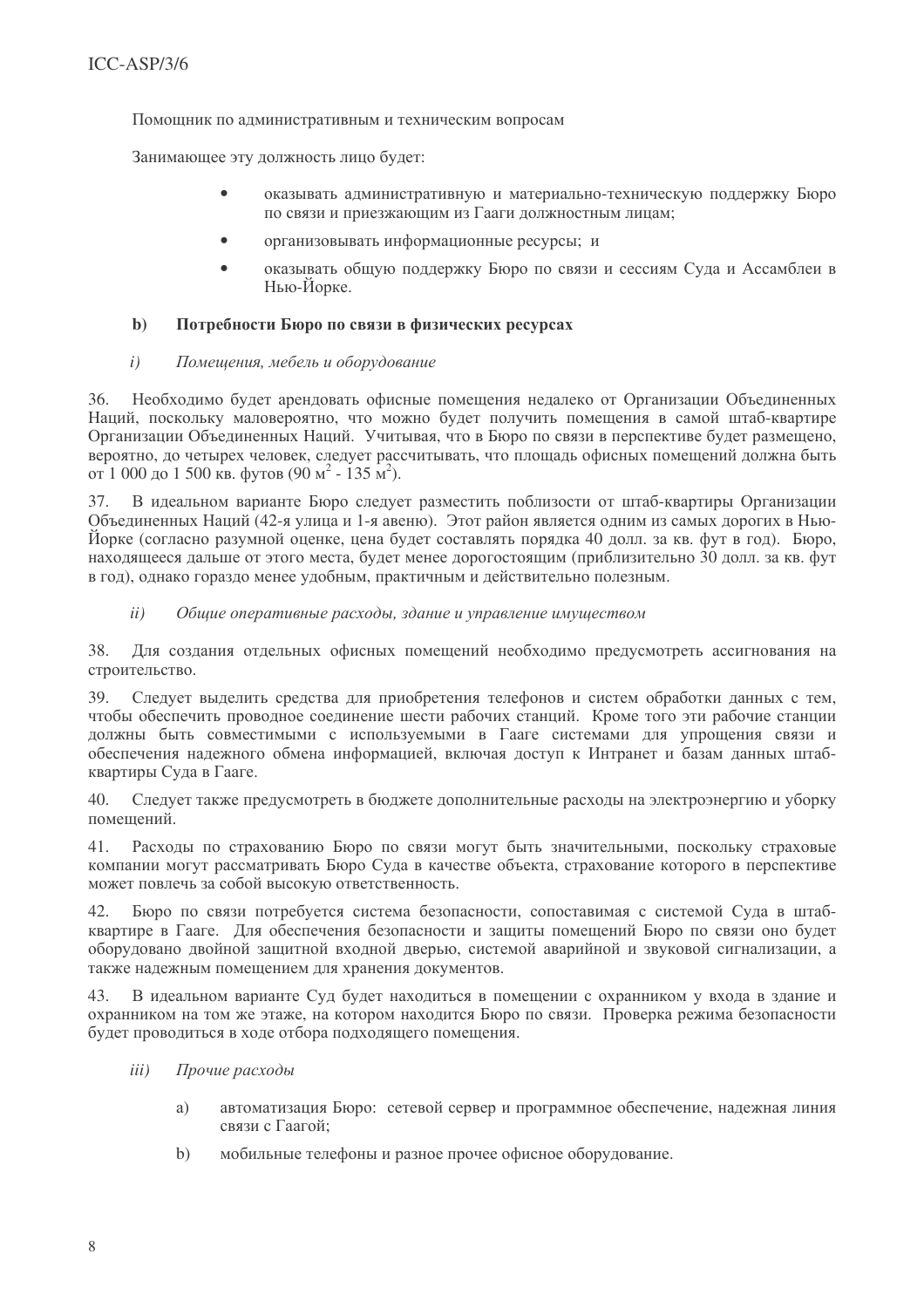# Приложение 1

# Бюджет Бюро по связи в Нью-Йорке

### Ввеление

Бюро по связи должно обеспечивать постоянное, заметное и эффективное представительство Суда в Организации Объединенных Наций и на международном уровне. Следующая цель заключается в повышении репутации Суда как инструмента отправления международного уголовного правосудия, способствуя таким образом всеобщему признанию Суда как важного действующего лица в поддержании международного мира и безопасности. Бюро будет находиться в Организации Объелиненных Наций или непосредственной близости от нее с тем, чтобы уменьшить политическое и географическое расстояние межлу учреждениями Римского статута и Организацией Объединенных Наций; связать Суд с Нью-Йорком как центром международных отношений и дипломатии; и поддерживать тесные контакты Суда с государствами-участниками и государствами, которые не являются участниками Римского статута. Бюро будет возглавляться сотрудником С-5. который булет алминистративно полчиняться Секретарю, однако в тех случаях, когда он булет действовать от имени других органов Суда, он будет представлять доклады этим органам для обеспечения того, чтобы разлеление полномочий соблюдалось в обших рамках Статута. И наконец, учитывая важное значение Бюро для АГУ и Суда, оно будет иметь статус наблюдателя при ООН и с этой целью пользоваться такими привилегиями и иммунитетами, которые необходимы ему для осуществления его функций.

### Залачи

В задачи Бюро будет входить следующее:

- представлять Суд в отношениях с Организацией Объединенных Наций и ее органами, государствами-участниками, государствами, которые не являются участниками Римского статута, международными и региональными организациями, неправительственными организациями, группами защиты и потерпевших, представителями защиты, организациями средств массовой информации, профессиональными ассоциациями и научными учреждениями и поддерживать связь с ними;
- обеспечивать обслуживание в поддержку деятельности АГУ и ee Секретариата и Бюро, а также должностных лиц Суда;
- выполнять пропагандистские функции путем распространения информации о  $\bullet$ Римском статуте и Соглашении о привилегиях и иммунитетах Суда ("СПИС") и содействия их осуществлению и ратификации;
- передавать ООН и дипломатическим кругам информацию от должностных  $\bullet$ лиц Суда в Гааге и наоборот.

# Функции

В функции Бюро будет входить следующее:

- обеспечивать Суд и Секретариат инструктивной и аналитической информацией о соответствующих событиях в Организации Объединенных Наций и Совете Безопасности:
- поддерживать связь с ООН через прямые контакты с ее Секретариатом и политическими органами;
- поддерживать тесные контакты  $\mathbf{c}$ государствами-участниками  $\overline{M}$ государствами, которые не являются участниками Римского статута, содействуя таким образом ратификации Римского статута и СПИС;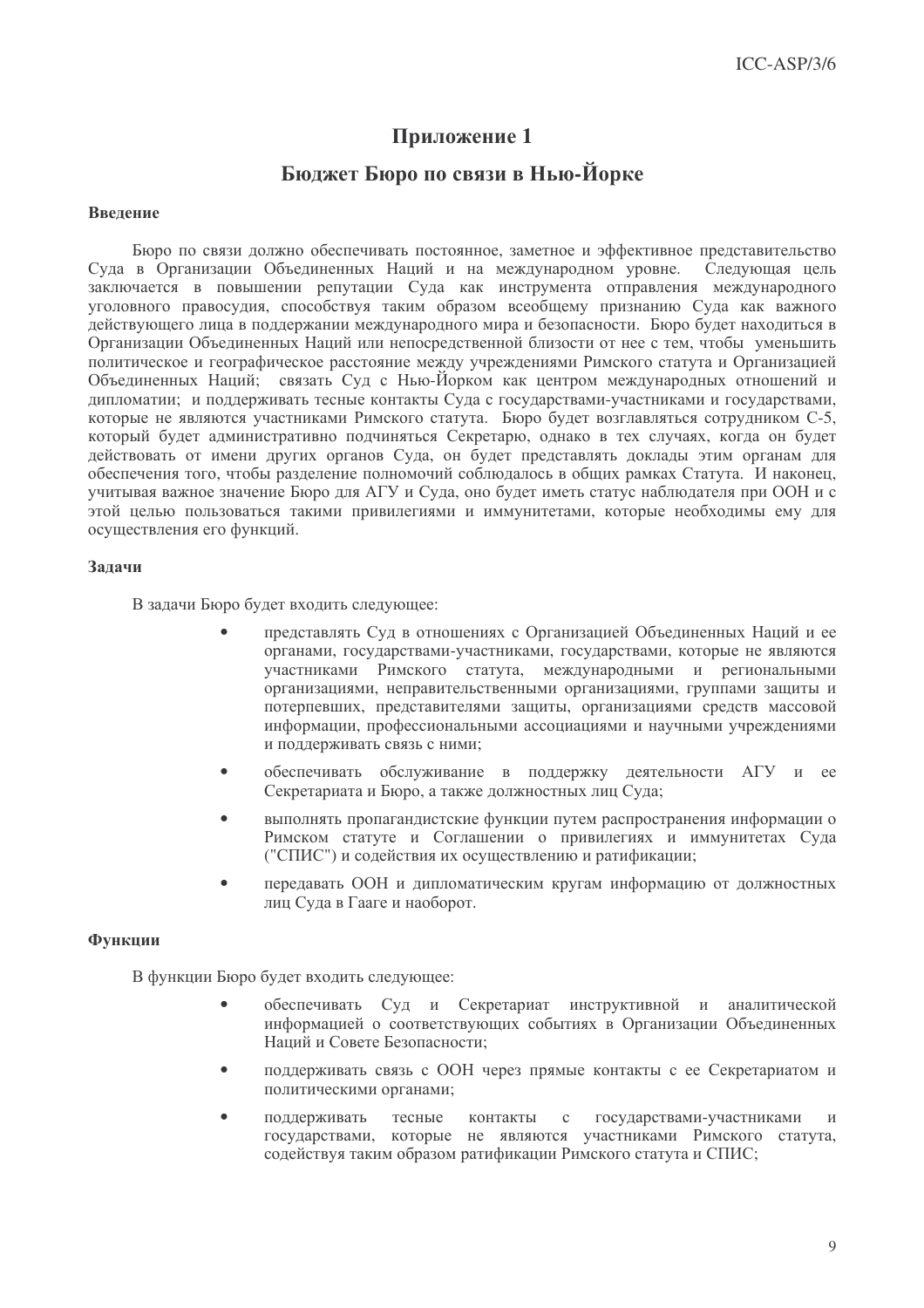- $\bullet$ поддерживать рабочие отношения с международными и региональными организациями;
- поддерживать плодотворные рабочие отношения с соответствующими НПО. группами защиты и потерпевших, профессиональными ассоциациями и научными учреждениями:
- поддерживать рабочие отношения со средствами массовой информации Соединенных Штатов и международными СМИ, передавать информацию о Суде, организовывать брифинги для представителей прессы и распространять пресс-релизы:
- представлять Суд и Секретариат в Организации Объединенных Наций и  $\bullet$ лоугих международных организациях в Нью-Йорке:
- обеспечивать материально-техническую и алминистративную поллержку АГУ и ее Секретариату, Председателю и Бюро;
- обеспечивать материально-техническую поддержку поездок должностных  $\blacksquare$ лиц Сула и Секретариата в Нью-Йорк и Соелиненные Штаты в целом:
- выполнять пропагандистские функции посредством распространения информации об учреждениях Римского статута.

### Ожилаемые лостижения и показатели лостижений

| ОЖИДАЕМЫЕ ДОСТИЖЕНИЯ                                                                                                                                                | ПОКАЗАТЕЛИ ДОСТИЖЕНИЙ                                                                                                                                                                                                                                                                  |  |  |  |
|---------------------------------------------------------------------------------------------------------------------------------------------------------------------|----------------------------------------------------------------------------------------------------------------------------------------------------------------------------------------------------------------------------------------------------------------------------------------|--|--|--|
| Эффективное представительство и изложение<br>мнений учреждений Римского статута в ООН, в<br>международных и региональных организациях<br>и на международном уровне. | Лучшее понимание роли Суда;<br>сердечные<br>отношения;<br>оказание постоянной поддержки<br>Суду.                                                                                                                                                                                       |  |  |  |
| Улучшение<br>отношений с<br>Соединенными<br>Штатами<br>$\mathbf{M}$<br>государствами,<br>которые<br>He<br>являются участниками Римского статута.                    | Дружеские отношения с Судом;<br>оказание<br>поддержки Римскому статуту и СРИС и их<br>ратификации.                                                                                                                                                                                     |  |  |  |
| Более эффективная координация и организация<br>заседаний АГУ и Бюро.                                                                                                | Частота и эффективность заседаний.                                                                                                                                                                                                                                                     |  |  |  |
| Организация<br>приема<br>великолепного<br>должностных лиц АГУ, Бюро, Секретариата и<br>Суда в Нью-Йорке.                                                            | Удовлетворенность выполняемой Бюро ролью.                                                                                                                                                                                                                                              |  |  |  |
| Всеобщее признание Римского статута и его<br>учреждений.                                                                                                            | Большая<br>информированность<br>$\Omega$<br>роли<br>учреждений Римского статута.                                                                                                                                                                                                       |  |  |  |
| Поддержание тесных взаимоотношений с ООН<br>и ее учреждениями.                                                                                                      | Великолепные<br>взаимоотношения<br>ЭТИМИ<br>$\mathbf{C}$<br>учреждениями и готовность с их стороны<br>сотрудничать с Судом и оказывать ему помощь.<br>Эффективное<br>осуществление<br>Договора<br>$\Omega$<br>Организацией<br>взаимоотношениях<br>между<br>Объединенных Наций и Судом. |  |  |  |
| Эффективная связь между Судом и ООН,<br>государствами-участниками и международным<br>сообществом.                                                                   | Быстрое и своевременное распространение<br>информации.                                                                                                                                                                                                                                 |  |  |  |
| Аккуратное<br>докладов<br>представление<br>$\boldsymbol{\mathrm{M}}$<br>информации о Суде.                                                                          | Признание Суда международным сообществом<br>в качестве уважаемого независимого судебного<br>учреждения.                                                                                                                                                                                |  |  |  |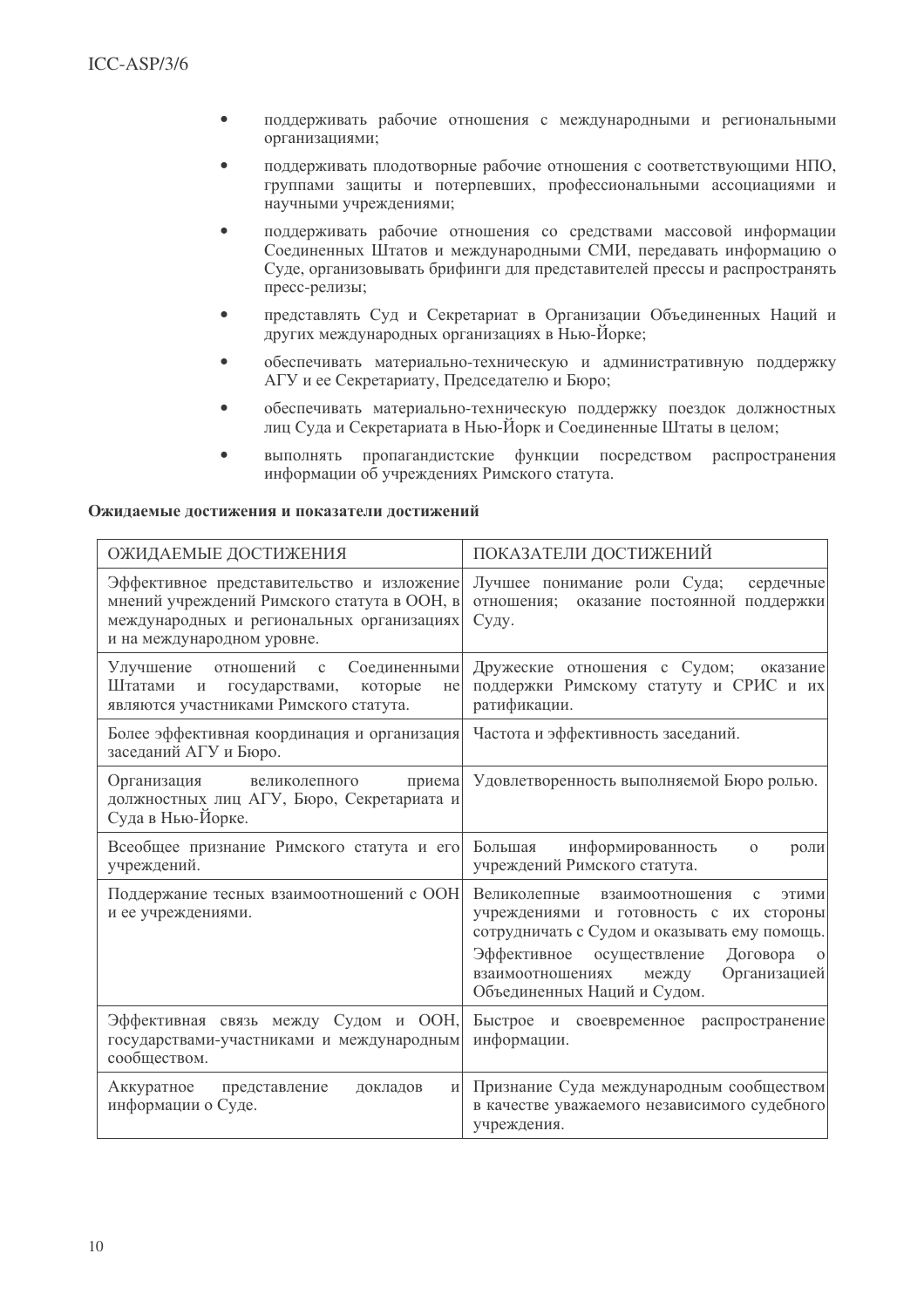| ОЖИДАЕМЫЕ ДОСТИЖЕНИЯ                                        | ПОКАЗАТЕЛИ ДОСТИЖЕНИЙ                                                                                                                                                                                                                |  |  |  |
|-------------------------------------------------------------|--------------------------------------------------------------------------------------------------------------------------------------------------------------------------------------------------------------------------------------|--|--|--|
| Великолепные и плодотворные<br>отношения с<br>учреждениями. | рабочие Лучшее понимание Суда и его деятельности со<br>соответствующими НПО, стороны этих групп; оказание поддержки Суду<br>группами потерпевших и защиты и другими и активизация взаимного диалога между этими<br>группами и Судом. |  |  |  |

### Конечный результат

- Заметное присутствие Суда в ООН.
- Своевременное и эффективное представительство Суда в ООН, в международных организациях и средствах массовой информации.
- Свободный доступ к Суду для государств-участников и государств, которые не являются участниками Римского статута.
- Конструктивная договоренность между Соединенными Штатами и Судом.
- Непрерывный процесс ратификации Римского статута и СРИС.
- Повышение авторитета Суда на международном уровне.

Потребности в ресурсах (при одной должности С-5 и одной должности ОО-ВР)

| Статья                  | Штатное      | Штатное расписание |          |              | Предлагаемый<br>бюджет<br>на |                   |       |
|-------------------------|--------------|--------------------|----------|--------------|------------------------------|-------------------|-------|
|                         | расписание   | на 2005 год        |          |              | $2005$ год (в тыс. евро)     |                   |       |
|                         | на 2004 год  | Основное           | Условное | <i>Обшее</i> |                              | Основный Условный | Общий |
| Персонал<br>категории   | $\mathbf{0}$ |                    |          |              | 147                          |                   | 147   |
| специалистов            |              |                    |          |              |                              |                   |       |
| Персонал<br>категории   | $\theta$     |                    |          |              | 69                           |                   | 69    |
| общего обслуживания     |              |                    |          |              |                              |                   |       |
| Всего персонала         | 0            | 2                  |          | 2            | 216                          |                   | 216   |
| Временный<br>персонал   |              |                    |          |              | 20                           |                   | 20    |
| общего назначения       |              |                    |          |              |                              |                   |       |
| Сверхурочные            |              |                    |          |              | 10                           |                   | 10    |
| Всего прочего персонала |              |                    |          |              | 30                           |                   | 30    |
| Путевые расходы         |              |                    |          |              | 40                           |                   | 40    |
| Представительские       |              |                    |          |              | 10                           |                   | 10    |
| расходы                 |              |                    |          |              |                              |                   |       |
| Услуги по контрактам    |              |                    |          |              | 36                           |                   | 36    |
| Общие<br>оперативные    |              |                    |          |              | 52                           |                   | 52    |
| расходы                 |              |                    |          |              |                              |                   |       |
| Принадлежности<br>И     |              |                    |          |              | 15                           |                   | 15    |
| материалы               |              |                    |          |              |                              |                   |       |
| Мебель и оборудование   |              |                    |          |              | 39                           |                   | 39    |
| Итого по статьям, не    |              |                    |          |              | 192                          |                   | 192   |
| связанным с персоналом  |              |                    |          |              |                              |                   |       |
| Всего по подпрограмме   |              |                    |          |              | 438                          |                   | 438   |